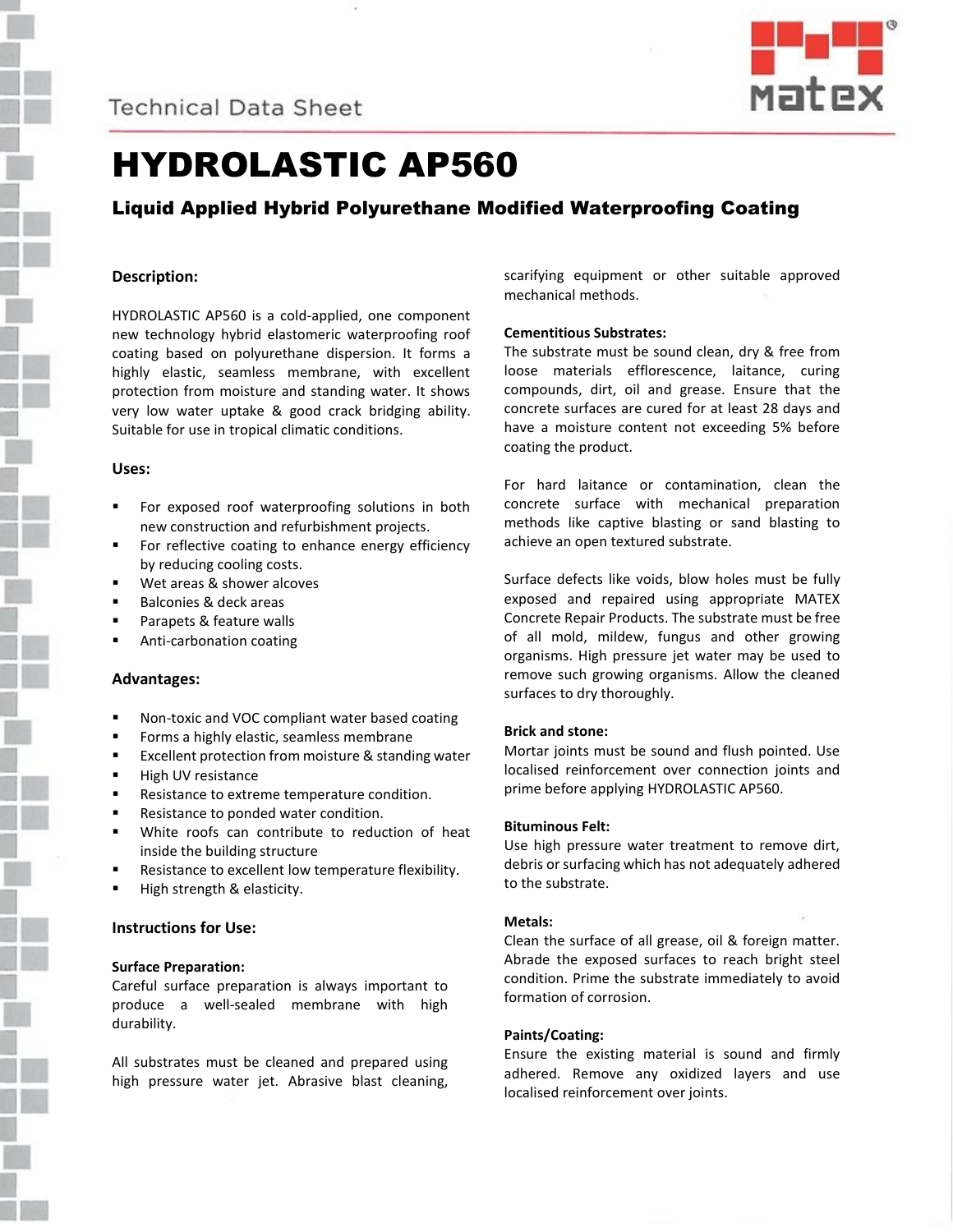# HYDROLASTIC AP560

#### **Priming:**

All porous substrates to be primed with HYDROLASTIC AP560 diluted with 10% water. In case of non-porous substrate apply one coat of ARMOPRIME WB as a primer.

#### **Mixing:**

Prior to application HYDROLASTIC AP560 must be properly stirred with a slow speed mixer to ensure homogeneity of the mix. Over mixing must be avoided to minimise air entrapment. Do not thin the product.

#### **Application**:

Ensure that surface preparation is followed thoroughly. HYDROLASTIC AP560 is applied in 2 coats depending on the substrate and system requirements. Before the following coat is applied, make sure that the previous coat is completely dry (6-8 hrs at 25°C). The total coating thickness must not be less than 0.5 mm (dft)

For additional mechanical strength either over the whole surface or at critical points such as joints, wall hanging, floor & exhaust vent pipes, antenna membership-solar etc, embed a layer of geotextile membrane between the two coats.

# **Standards:**

HYDROLASTIC AP560 conforms to:

- Requirements of LEED EQ Credit 4.2: Low Emiting Materials: Paints & Coating: VOC< 100g/l
- USGBC LEED rating: conforms to LEED SS Credit: 7.2 – Heat Island Effect-Roof, SRI > 78
- Conforms to Estidama Requirements for reflectivity
- Conforms to Dubai Green Buildings for reflectivity.
- EN ISO 2811-1
- **DIN 53504**
- BS EN 12390 PART 8
- ASTM E 1980:11
- ASTM C 836/M

# **Packaging:**

HYDROLASTIC AP560 is available in 20 Kg. plastic pails.

#### **Storage:**

HYDROLASTIC AP560 stored in dry conditions in original packaging at temperatures between +5°C and +30°C. Protect form direct sunlight and frost.

| <b>TECHNICAL PROPERTIES</b> |                      |                        |
|-----------------------------|----------------------|------------------------|
| Appearance                  | $\ddot{\phantom{0}}$ | White, Liquid coating  |
| Density                     |                      | $1.28$ Kg/L            |
| Viscosity                   | $\ddot{\cdot}$       | 115-125 KU             |
| Solid Content by weight     |                      | 65%                    |
| Flexibility                 | $\ddot{\phantom{0}}$ | 180 °bend – no failure |
| Tensile Strength            | $\ddot{\phantom{a}}$ | $>2$ N/mm <sup>2</sup> |
| Elongation                  |                      | >500%                  |
| <b>Water Penetration</b>    |                      | NIL                    |
| Solar Reflection Index      | $\mathcal{L}$        | >90                    |
| Application temperature     |                      | -8°C to +40°C / 80% RH |
|                             |                      | max                    |
| Service Temperature         | $\mathbf{L}$         | -5°C to +80°C          |
| <b>VOC Content</b>          | $\ddot{\cdot}$       | $1.0$ g/Ltr.           |
| <b>Shore Hardness</b>       |                      | 55                     |
| UV Resistance               |                      | Pass                   |

# **APPLICATION INFORMATION** Ambient Air Temperature : +8°C min/ +40°C max Relative Air Humidity : 80% max Substrate Temperature : +8 C min/ +40°C max Dew Point Beware of condensation. Surface temperature during application must be at least +3°C above dew point. Substrate Moisture : < 6 % moisture content. No rising moisture according to ASTM (Polyethylenesheet). No water/ moisture/ Condensation on the substrate.